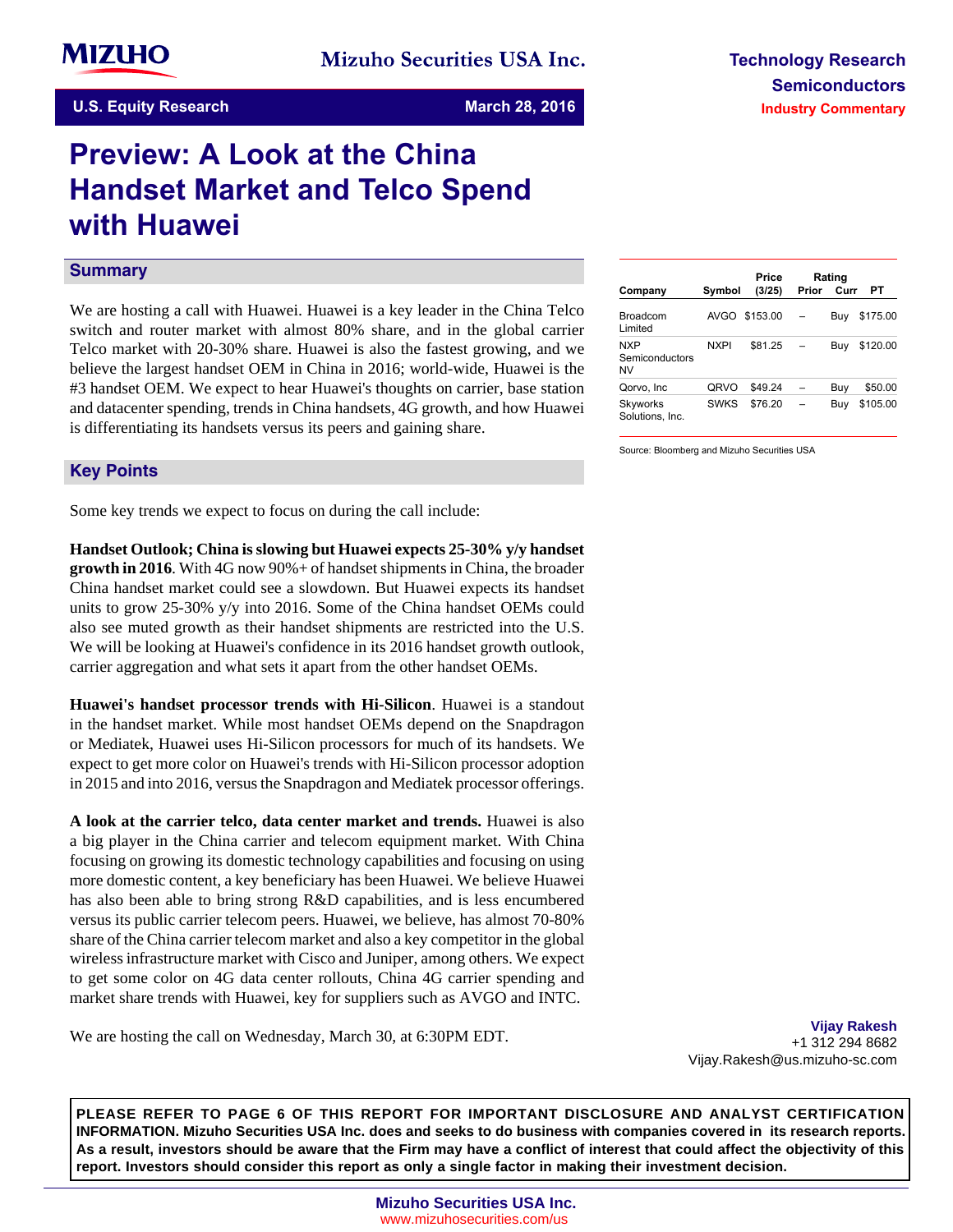

# **Glossary**

| $\sim$ - approximately                                                                                 | eMCP - embedded multi-chip module<br>using DRAM and NAND             | IoT - internet of things                                               | nm - nanometer                                                                    | RSP - Renesas Semiconductor<br>products/Drivers                        |
|--------------------------------------------------------------------------------------------------------|----------------------------------------------------------------------|------------------------------------------------------------------------|-----------------------------------------------------------------------------------|------------------------------------------------------------------------|
| 1H/2H - first half/second half                                                                         | EMV - Europay, MasterCard and Visa, a<br>payment consortium          | IP - intellectual property                                             | <b>NOL</b> - Net Operating Losses                                                 | RSU - Restricted Stock Units                                           |
| 2G/3G/4G - 2nd generation, third<br>generation. 4th generation wireless                                | EOY - end of year                                                    | ISM - Institute for Supply Management                                  | NOR - a type of non-volatile storage<br>memory                                    | SAS - serial attached SCSI (small<br>computer system interface)        |
| 3G/4G - Third generation / Fourth<br>generation                                                        | EPS - earnings per share                                             | ITU - International Telecommunication<br>Union                         | NPV - net present value                                                           | SAW - surface acoustic wave filters                                    |
| 4G-LTE - Fourth generation, long term<br>evolution                                                     | ET-envelope tracking                                                 | JPY - Japanese yen                                                     | NVMe - Non-volatile Memory Express                                                | SDH - Synchronous Digital Hierarchy,<br>mostly in Europe               |
| ADAS - Automotive driver assist<br>systems                                                             | ETD - Emerging Technologies Division JV - joint venture              |                                                                        | NYSE - New York Stock Exchange                                                    | SG&A - Sales, General and<br>Administrative                            |
| APU - accelerated processing unit                                                                      | EU - European Union                                                  | K - Thousand                                                           | ODM - original design manufacturer                                                | SLAC - subscriber line audio-processing<br>circuit                     |
| ARM - a family of instruction set<br>architectures used for processors for<br>computers, servers, etc. | EV - enterprise value                                                | Kbps/Mbps - Kilobit per<br>second/Megabit per second bandwidth         | OEM - original equipment manufacturer SLIC - subscriber line interface circuit    |                                                                        |
| ASIC - application specific integrated<br>circuits                                                     | EvDO - Evolution Data Only                                           | KGD - Known Good Die                                                   | OFN - optical finger navigation                                                   | SMIC - Semiconductor Manufacturing<br><b>International Corporation</b> |
| ASP - average selling price                                                                            | EVP - Executive Vice President                                       | Kwpm - thousand wafer per month<br>capacity                            | OLT - Optical Line Termination or<br>Terminal                                     | SoC - system on chip                                                   |
| ATM - Asynchronous Transfer mode                                                                       | F - Fiscal                                                           | LIBOR - London Interbank Offered Rate OM - operating margin            |                                                                                   | SONET - Synchronous Optical Network,<br>used in North America          |
| <b>B</b> - Billion                                                                                     | FASB - Financial Accounting Standards<br>Board                       | LQ - last quarter                                                      | ONU - Optical Network Unit                                                        | SOX - Philadelphia semiconductor index                                 |
| BAW - bulk acoustic wave filters                                                                       | FBAR - film bulk acoustic resonator, a<br>type of filter             | LSD - low single digits                                                | Opex - operating expenses                                                         | SRAM - static random access memory                                     |
| BiDi - Bi Directional                                                                                  | FBAR/BAW -Film Bulk acoustic<br>resonator/Bulk acoustic wave Filters | LT-long term                                                           | P/B - price to book value ratio                                                   | SSD - solid state drive                                                |
| BOM - bill of materials                                                                                | FCF - free cash flow                                                 | LTE - long term evolution, a 4th<br>generation wireless protocol       | P/E - price to earnings                                                           | TAM - total available market                                           |
| bps - basis points                                                                                     | FDD LTE - Frequency Division Duplex<br>Long Term Evolution           | LY - last year                                                         | $P/S$ - price to sales                                                            | TD - time division                                                     |
| CA - carrier aggregation                                                                               | FP - finger print                                                    | m - Meters                                                             | PA - power amplifier                                                              | TDDI - touch display driver integration                                |
| CAGR - compound annual growth rate                                                                     | FPGA - field programmable gate arrays                                | M - Million                                                            | PAD - power amplifier duplexer,<br>essentially 2 filters and a Power<br>amnlifier | TDD-LTE - Time Division Duplex Long<br>Term Evolution                  |
| CAPEX - capital expenditures                                                                           | FT-force touch                                                       | M&A - mergers and acquisitions                                         | PC - personal computer                                                            | TD-SCDMA - Time Division<br>Synchronous                                |
| CDMA - code division multiple access                                                                   | FTC - Federal Trade Commission                                       | MB - megabyte                                                          | PCIe - Peripheral Component<br><b>Interconnect Express</b>                        | TLC - triple level cell                                                |
| CEO/CFO - Chief Executive/Chief<br>Financial                                                           | FY - fiscal/full year                                                | Mbps - megabit per second                                              | PMI - Purchasing Managers' Index                                                  | Tx/Rx - Transmit / Receive                                             |
| CES - consumer electronics show                                                                        | GAAP - generally accepted accounting<br>principles                   | MCU - micro controller unit                                            | PMIC - Power Management Integrated<br>Circuit                                     | USB - universal serial bus                                             |
| CF - cash flow                                                                                         | Gb/GB - gigabytes/Gigabit                                            | MHz - megahertz                                                        | PoE - Power over Ethernet                                                         | wpm - wafer per month                                                  |
| CFIUS - Committee on Foreign<br>Investment in the United States                                        | Gb/s - Gigabit per second                                            | MIIT - China Ministry of Industry and<br><b>Information Technology</b> | PSD - Programmable systems division                                               | x86 - Intel based processor architecture                               |
| COO - Chief Operation Officer                                                                          | GF - Global Foundries                                                | MIMO - multiple in, multiple out                                       | PSoC - programmable system on a chip                                              | XMC - Wuhan Xin Xin Semiconductor<br>Manufacturing Corporation         |
| CSP - chip scale packaging                                                                             | GHz - gigahertz                                                      | MLC - multi level cell                                                 | PT - price target                                                                 | y/y - year over year                                                   |
| CY - calendar year                                                                                     | GM - gross margin                                                    | MoE - merger of equals                                                 | $Q$ - quarter                                                                     | YE - year end                                                          |
| D/E - debt to equity                                                                                   | GPU - graphics processing unit                                       | MOFCOM - Ministry of Commerce<br>People's Republic of China            | q/q - quarter over quarter                                                        | YTD - year to date                                                     |
| DCF - discounted cash flow                                                                             | GSM - Global System for Mobile<br>Communication                      | MSD - mid single digits                                                | QCT - Qualcomm chip technologies                                                  |                                                                        |
| DoD - Department of Defense                                                                            | HDD - hard disk drive                                                | MSM - multi station modems, QCOM's<br>QCT chips                        | QTL - Qualcomm technology licensing                                               |                                                                        |
| DRAM - dynamic random access<br>memory                                                                 | HSA - heterogeneous system<br>architecture combining x86 and ARM     | NAND - "not and," a type of memory                                     | R&D - research and development                                                    |                                                                        |
| DT-desktop                                                                                             | HSD - high single digits                                             | NB - notebook                                                          | Rev-revenues                                                                      |                                                                        |
| e.MMC - Embedded managed NAND<br>solution                                                              | I/O - input output operations                                        | NDRC - National Development and<br>Reform Commission in China          | RF - radio frequency                                                              |                                                                        |
| EBITDA - earnings before interest,<br>taxes, depreciation and amortization                             | IC - integrated circuits                                             | NFC - near field communications                                        | ROI - return on investment                                                        |                                                                        |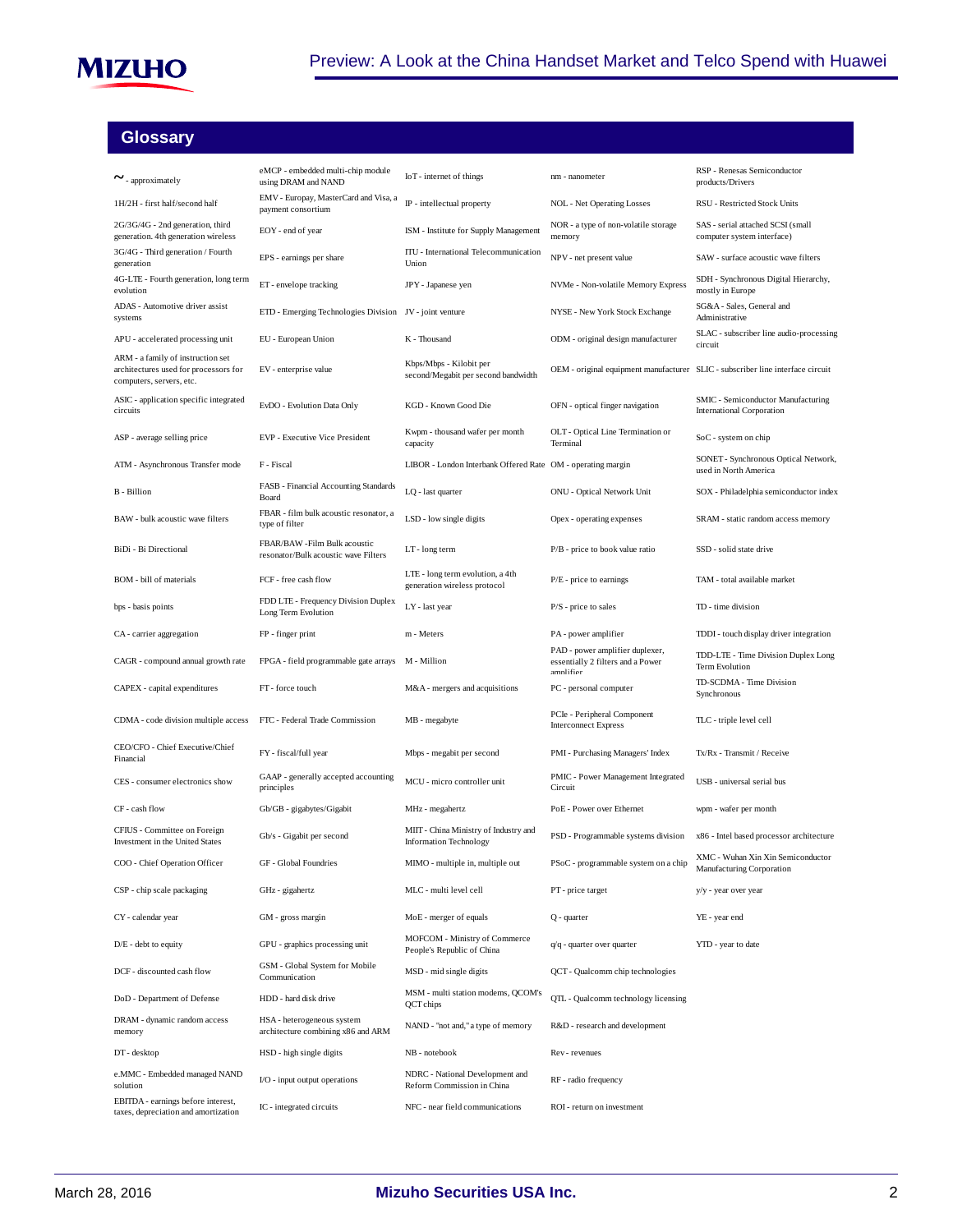

# **Price-Target-Calculation-and-Key-Risks**

# *Broadcom Limited*

**Price Target:** We rate AVGO Buy with a \$175PT. Our PT reflects a multiple of 14.3x our F17E EPS of \$12.24. We believe AVGO will continue to drive margins higher as it closes some very accretive acquisitions this year (such as Emulex).

**Risks:** AVGO competes in a cyclical, technologically intensive industry and sells to a concentrated customer base. Its ability to meet AVGO's financial expectations and achieve future growth is subject to a number of risk factors, including, but are not limited to, the following:

#### **Market Risks include, among other factors:**

• AVGO's continued success of its research and development efforts and timely introduction and execution of its new products.

• AVGO depends on contract manufacturing and third-party manufacturers and also substantial capital investments at its Fort Collins Fab.

• Customer concentration, competition, and pricing pressure from other low-cost OEMs, ODMs and suppliers, possible new market entrants from China, Asia-Pacific, or Taiwan.

• Unexpected changes in legal and regulatory requirements, tariffs and exchange rates, political and economic stability, staffing and management issues, and potentially adverse tax consequences for its international operations.

#### **Technology Risks include, among other factors:**

- Potential loss of intellectual property, Commercialization of competing technologies.
- Litigation Risks.
- Adverse effects of potential existing and possible future patent or other litigation.

# *NXP Semiconductors NV*

**Price Target:** We have NXPI at a Buy rating and a \$120PT. Our PT represents a P/ E multiple of approximately 14.7x our post-FSL merger EPS of \$8.19 for F17E and takes into consideration our expectations for approximately \$3B of FCF. We believe that multiple product cycles with EMV, NFC, Automotive, synergies, execution and a focus on cash flow position NXPI well into 2016-17E.

**Risks:** Among the risks to our recommendation and price target are the following factors:

1) NXPI has high debt relative to peers;

2) NXPI has a big automotive exposure and any slowdown there could impact outlook;

3) NXPI has exposure in key cyclical NFC markets;

4) Other risks include competition, new technologies, IP, and licensing;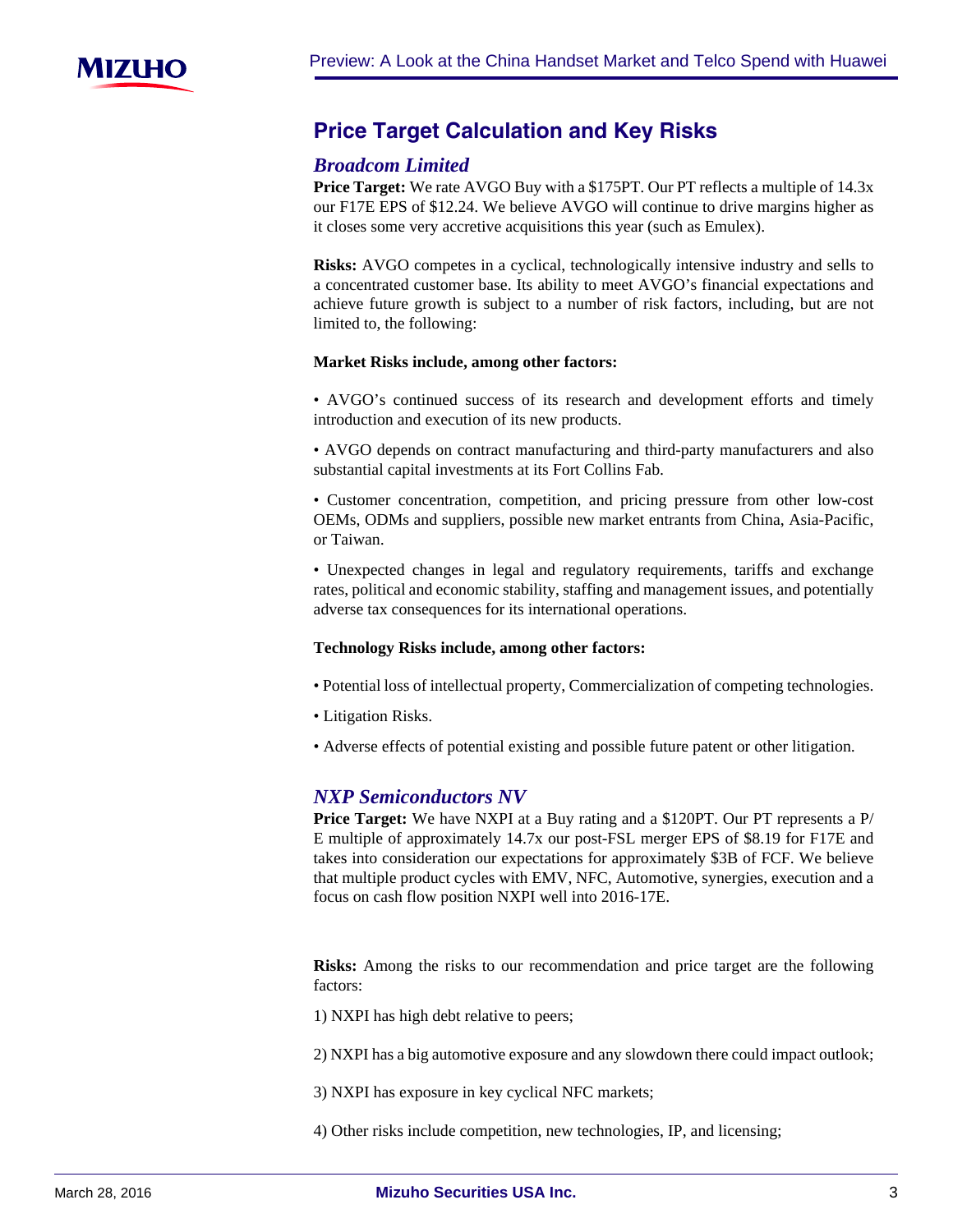

5) NXPI also has a significant exposure ~40%+ of revenues from China;

6) NXPI is also exposed to key smartphone cycles including Apple; and

7) NXPI competes in cyclical markets and is as such exposed to macro-economic, technology, competitive and litigation risks and also pending regulatory approvals on key mergers.

# *Qorvo, Inc*

**Price Target:** Our \$50PT is based on ~10.0x F17E EPS of \$5.02. We see continued execution, leverage, improving margins, cost synergies and solid product cycles ahead.

**Risks:** QRVO competes in a cyclical, technologically intensive industry and sells to a concentrated customer base. Its ability to meet its own or our financial expectations and achieve future growth is subject to a number of risk factors, including, but are not limited to, the following:

- QRVO's failure to realize all the benefits associated with the RFMD-TriQuint merger
- QRVO's ability to accurately predict customer demand, avoiding obsolete inventory;
- Competition and pricing pressure from other low-cost OEMs, ODMs and suppliers;
- Increasing 4G penetration and/or 4G slowdown,
- Possible new market entrants from China, Asia-Pacific, or Taiwan; and

• Unexpected changes in legal and regulatory requirements, tariffs and exchange rates, political and economic stability, staffing and management issues, and potentially adverse tax consequences for its international operations;

- Potential loss of intellectual property, Commercialization of competing technologies;
- Litigation Risks;
- Adverse effects of potential possible future patent or other litigation.

# *Skyworks Solutions, Inc.*

**Price Target:** We rate SWKS Buy with a \$105 PT. Our target price reflects our view that a P/E of 18.1x our F16E EPS of \$5.79 as SWKS benefits from higher RF growth but sees current headwinds in the iPhone supply chain. Note that our F16E estimates for revenue and EPS are \$3.4B and \$5.82 per share, respectively, while our F17E estimates call for revenue of \$3.8B and EPS of \$7.24.

**Risks:** SWKS competes in a cyclical, technologically intensive industry and sells to a concentrated customer base. Its ability to meet its own or our financial expectations and achieve future growth is subject to a number of risk factors, including, but are not limited to, the following:

#### **Market Risks include but are not limited to:**

• SWKS's continued success of its research and development efforts and timely introduction and execution of its new products;

• SWKS depends on contract manufacturing and third-party manufacturers;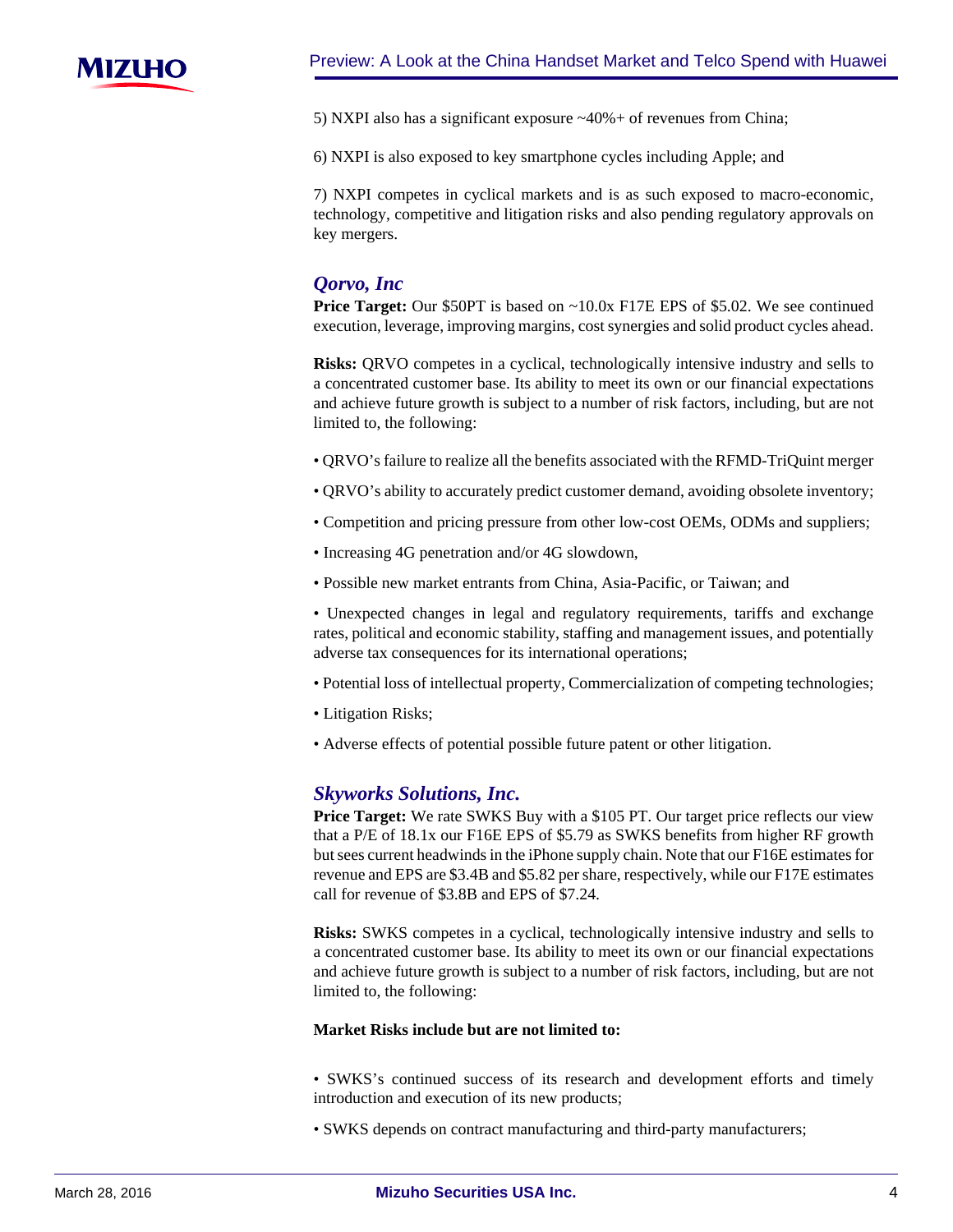

• Customer concentration, competition and pricing pressure from other low-cost OEMs, ODMs and suppliers;

• And possible new market entrants from China, Asia-Pacific, or Taiwan; and

• Unexpected changes in legal and regulatory requirements, tariffs and exchange rates, political and economic stability, staffing and management issues, and potentially adverse tax consequences for its international operations.

### **Technology Risks include but are not limited to:**

- Potential loss of intellectual property, Commercialization of competing technologies.
- Litigation Risks
- Adverse effects of potential possible future patent or other litigation.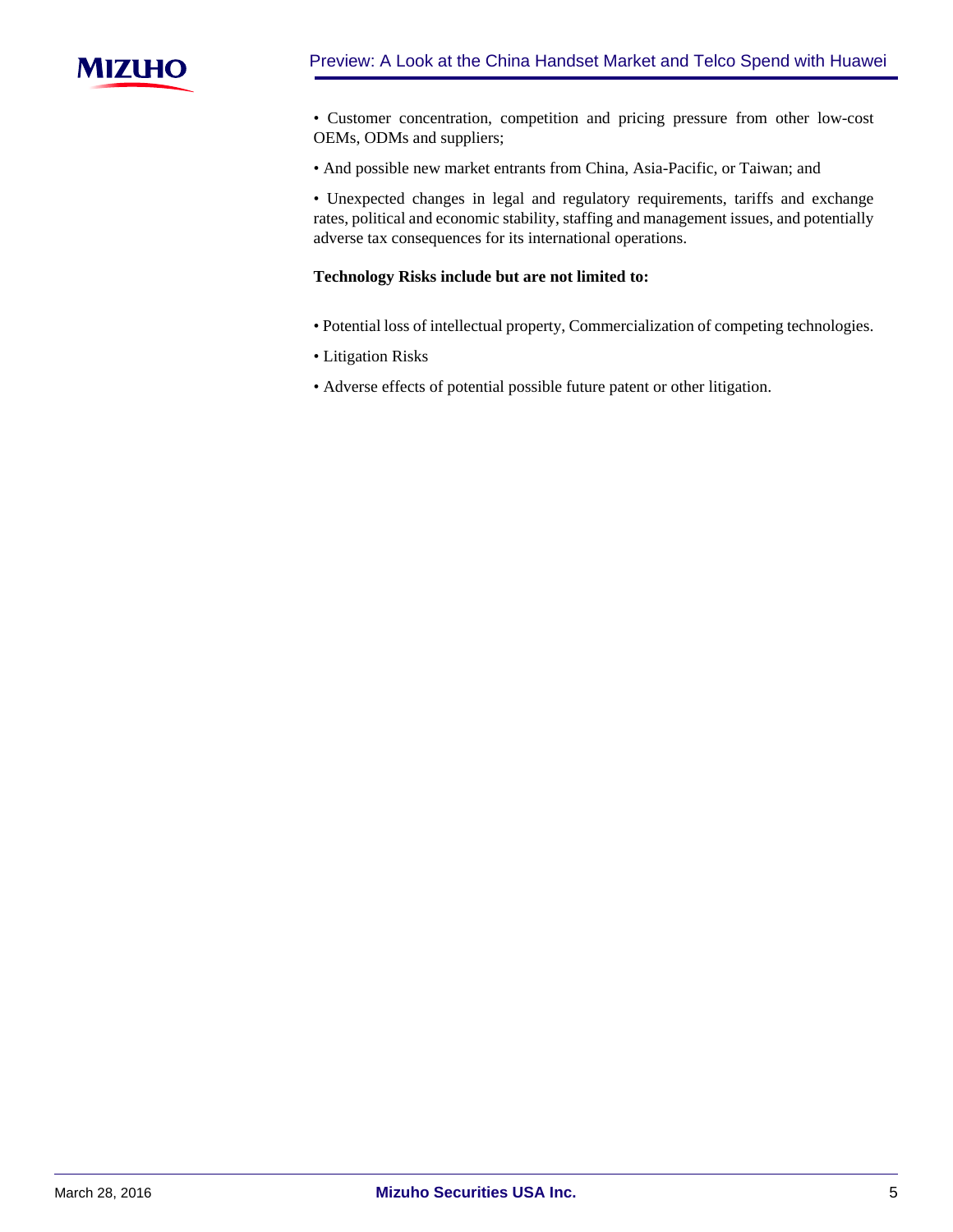

#### **IMPORTANT DISCLOSURES**

The disclosures for the subject companies of this report as well as the disclosures for Mizuho Securities USA Inc. entire coverage universe can be found at<https://msusa.bluematrix.com/sellside/Disclosures.action>or obtained by contacting [EQSupervisoryAnalystUS@us.mizuho-sc.com](mailto:EQSupervisoryAnalystUS@us.mizuho-sc.com) or via postal mail at Equity Research Editorial Department, Mizuho Securities USA Inc., 320 Park Avenue, 12th Floor, New York NY, 10022.

#### **Ownership Disclosures and Material Conflicts of Interest or Position as Officer or Director**

None

#### **Receipt of Compensation**

Mizuho Securities USA Inc. and or its affiliates makes a market in the following securities: Broadcom Limited, NXP Semiconductors NV, Skyworks Solutions, Inc. and Qorvo, Inc

The compensation of the research analyst writing this report, in whole or part, is based on MSUSA's annual revenue and earnings and is not directly related to any specific investment banking compensation. MSUSA's internal policies and procedures prohibit research analysts from receiving compensation from companies covered in the research reports.

#### **Regulation Analyst Certification (AC)**

I, Vijay Rakesh, hereby certify that the views expressed in this research report accurately reflect my personal views about any and all the subject companies. No part of my compensation was, is or will be, directly or indirectly, related to the specific recommendations or views expressed in this research report.

### **Rating Definitions**

Mizuho Securities USA investment ratings are based on the following definitions. Anticipated share price change is based on a 6- to 12-month time frame. Return expectation excludes dividends.

| Buv:          | Stocks for which the anticipated share price appreciation exceeds 10%.                      |
|---------------|---------------------------------------------------------------------------------------------|
| Neutral:      | Stocks for which the anticipated share price appreciation is within 10% of the share price. |
| Underperform: | Stocks for which the anticipated share price falls by 10% or more.                          |
| RS:           | Rating Suspended - rating and price objective temporarily suspended.                        |
| NR:           | No Rating - not covered, and therefore not assigned a rating.                               |

#### **Rating Distribution**

| (As of 3/25)        | % of coverage | IB service past 12 mo |
|---------------------|---------------|-----------------------|
| Buy (Buy)           | 51.93%        | 36.17%                |
| Hold (Neutral)      | 46.41%        | 25.00%                |
| Sell (Underperform) | 1.66%         | 33.33%                |

For disclosure purposes only (NYSE and FINRA ratings distribution requirements), our Buy, Neutral and Underperform ratings are displayed as Buy, Hold and Sell, respectively.

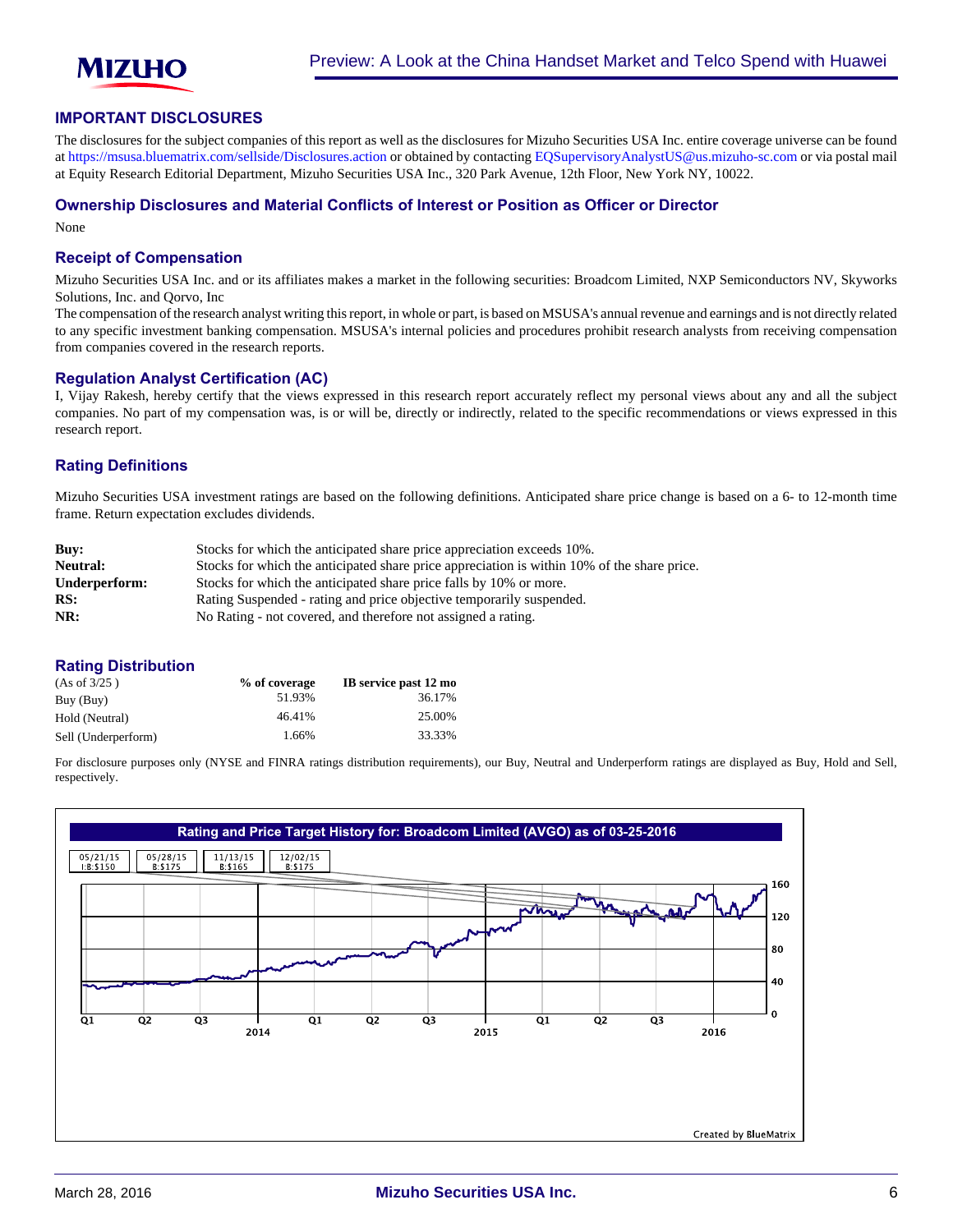





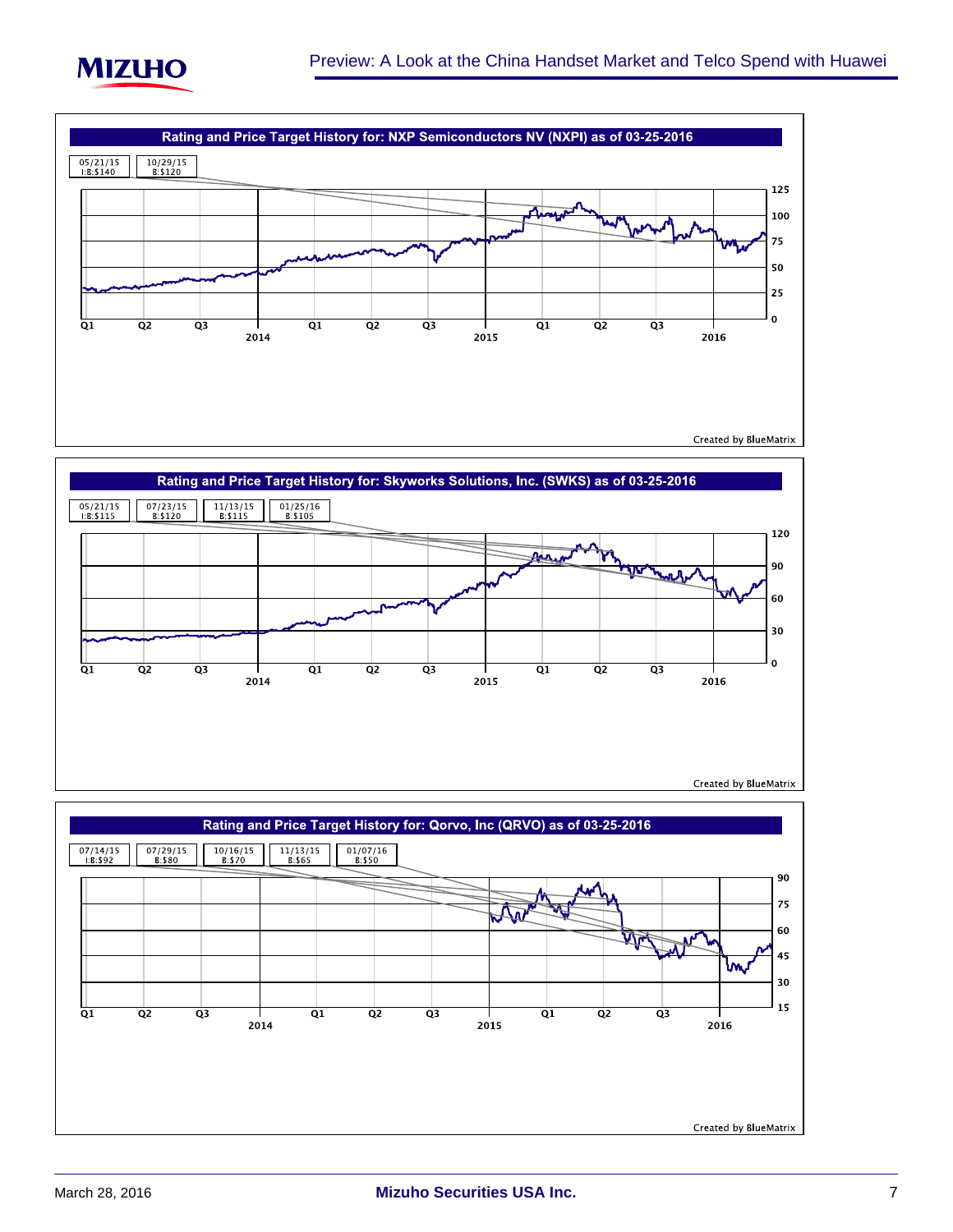

For additional information: Please log on to <http://www.mizuhosecurities.com/us> or write to Mizuho Securities USA, 320 Park Ave, 12th FL, New York, NY 10020.

#### **Disclaimers**

This report has been prepared by Mizuho Securities USA Inc. ("MSUSA"), a subsidiary of Mizuho Securities Co., Ltd. ("MHSC"), solely for the purpose of supplying information to the clients of MSUSA and/or its affiliates to whom it is distributed. This report is not, and should not be construed as, a solicitation or offer to buy or sell any securities or related financial products.

This report has been prepared by MSUSA solely from publicly available information. The information contained herein is believed to be reliable but has not been independently verified. MSUSA makes no guarantee, representation or warranty, and MSUSA, MHSC and/or their affiliates, directors, employees or agents accept no responsibility or liability whatsoever as to the accuracy, completeness or appropriateness of such information or for any loss or damage arising from the use or further communication of this report or any part of it. Information contained herein may not be current due to, among other things, changes in the financial markets or economic environment. Opinions reflected in this report are subject to change without notice.

This report does not constitute, and should not be used as a substitute for, tax, legal or investment advice. The report has been prepared without regard to the individual financial circumstances, needs or objectives of persons who receive it. The securities and investments related to the securities discussed in this report may not be suitable for all investors, and the report is intended for distribution to Institutional Investors. Readers should independently evaluate particular investments and strategies, and seek the advice of a financial adviser before making any investment or entering into any transaction in relation to the securities mentioned in this report.

MSUSA has no legal responsibility to any investor who directly or indirectly receives this material. Investment decisions are to be made by and remain as the sole responsibility of the investor. Investment involves risks. The price of securities may go down as well as up, and under certain circumstances investors may sustain total loss of investment. Past performance should not be taken as an indication or guarantee of future performance. Unless otherwise attributed, forecasts of future performance represent analysts' estimates based on factors they consider relevant. Actual performance may vary. Consequently, no express or implied warranty can be made regarding future performance.

Any references in this report to Mizuho Financial Group, Inc. ("MHFG"), MHSC and/or its affiliates are based only on publicly available information. The authors of this report are prohibited from using or even obtaining any insider information. As a direct subsidiary of MHSC and indirect subsidiary of MHFG, MSUSA does not, as a matter of corporate policy, cover MHFG or MHSC for investment recommendation purposes.

MSUSA or other companies affiliated with MHFG or MHSC, together with their respective directors and officers, may have or take positions in the securities mentioned in this report, or derivatives of such securities or other securities issued by companies mentioned in this report, for their own account or the accounts of others, or enter into transactions contrary to any recommendations contained herein, and also may perform or seek to perform broking and other investment or securities related services for the companies mentioned in this report as well as other parties generally.

#### **Restrictions on Distribution**

This report is not directed to, or intended for distribution to or use by, any person who is a citizen or resident of, or entity located in, any locality, territory, state, country or other jurisdiction where such distribution, publication, availability or use would be contrary to or restricted by law or regulation. Persons or entities into whose possession this report comes should inform themselves about and observe such restrictions.

**United States:** Mizuho Securities USA Inc., a member of the MHSC Group, 320 Park Avenue, 12th Floor, New York, NY 10022, USA, contact number +1-212-209-9300, distributes or approves the distribution of this report in the United States and takes responsibility for it. Any transaction by a US investor resulting from the information contained in this report may be effected only through MSUSA. Interested US investors should contact their MSUSA sales representative.

**United Kingdom/European Economic Area:** This report is distributed or has been approved for issue and distribution in the UK by Mizuho International plc ("MHI"), Bracken House, One Friday Street, London EC4M 9JA, a member of the MHSC Group. MHI is authorized and regulated by the Financial Services Authority and is a member of the London Stock Exchange. For the avoidance of doubt this report is not intended for retail clients. This report may be distributed in other member states of the European Union.

**Japan:** This report is distributed in Japan by Mizuho Securities Co., Ltd. ("MHSC"), Otemachi First Square Otemachi 1-chome, Chiyoda-ku, Tokyo 100-0004, Japan. Registered Financial Instruments Firm, No. 94 (Kinsho), issued by the Director, Kanto Local Finance Bureau. MHSC is a member of the Japan Securities Dealers Association, the Japan Securities Investment Advisers Association and the Financial Futures Association of Japan, and the Type II Financial Instruments Firms Association.

**Singapore:** This report is distributed or has been approved for distribution in Singapore by Mizuho Securities (Singapore) Pte. Ltd. ("MHSS"), a member of the MHSC Group, which is regulated by the Monetary Authority of Singapore. Any research report produced by a foreign Mizuho entity, analyst or affiliate is distributed in Singapore only to "Institutional Investors," "Expert Investors" or "Accredited Investors" as defined in the Securities and Futures Act, Chap. 289 of Singapore. Any matters arising from, or in connection with this material, should be brought to the attention of MHSS.